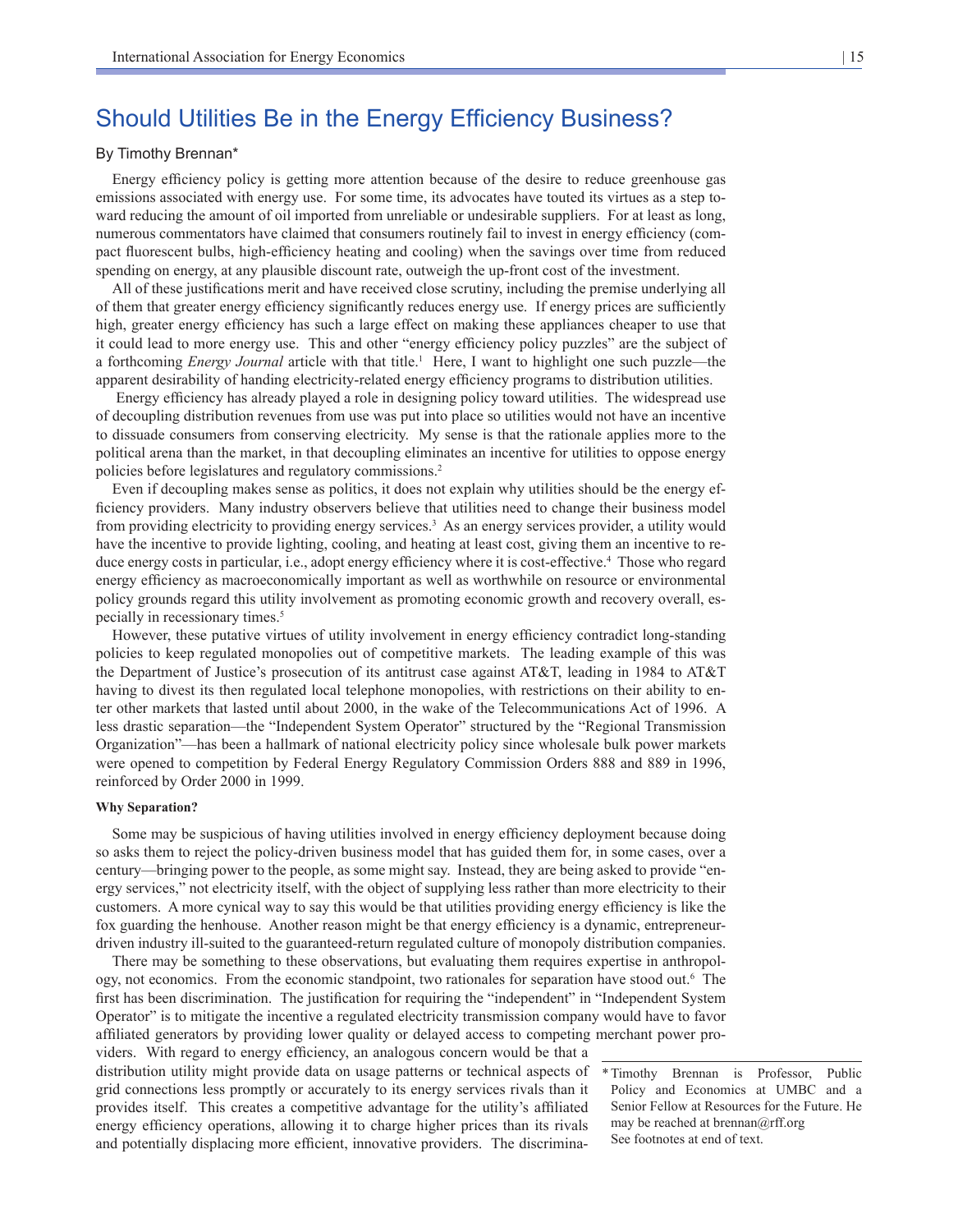tion potential is particularly for electricity distribution, when regulation holds rates far below what the market would bear and thus creates an incentive to try to get those rates up indirectly by creating artificial advantages in related competitive markets.

The second leading rationale has to do with exploiting regulatory price-setting mechanisms to misallocate costs of competitive enterprises to the regulated sector. One tactic is for a regulated firm to integrate into supply markets and then sell inputs to itself at inflated transfer prices. The classic electricity example, from the era of generation regulation, would be where a utility purchases coal from an affiliated mine at above-market prices, and regulators let electricity prices rise to reflect these artificially higher costs. On paper, the profits show up at the unregulated coal affiliate, although they depend on the regulated price of electricity having upward room to move.

Another cost-misallocation tactic, known as cross-subsidization, is to allocate costs of a competitive unregulated service to the regulated side of the business. An example applicable to the present setting would be if a utility in the competitive energy services or energy efficiency market was able to charge the costs of financing, installing, or maintaining high-efficiency appliances to the books of the regulated distribution sector. This would result in distribution rates going up, with the profits from the ratepayerfunded cross-subsidy showing up on the books of the energy services affiliate. In some cases, the ability to cover costs through cross-subsidy could provide a credible threat of a below-cost "predatory" price that would dissuade more innovative, lower cost energy service providers from entering the business.

However, the cross-subsidy problem of raising distribution and thus electricity rates could turn out to be a virtue, at least in part. To see this, we need to look at why utility involvement in energy efficiency remains popular despite these economic concerns as well as potential conflicts with established business models and cultures.

#### **Why Turn to Utilities?**

A variety of programs are available to promote energy efficiency. Some involve providing information, such as Energy Star labeling or websites informing consumers of the savings they might achieve from using more efficient appliances and equipment. Others programs entail equipment subsidies or free or reduced-cost energy audits. These programs all have something in common—they cost money. That does not make them undesirable; the environmental benefits from reduced energy use and the reduced need for added generation and transmission capacity to meet peak demands can outweigh these costs. But they do not make those costs go away.

The policy problem becomes how to cover those costs. Since many of these programs are local, the cost problem sits before local governments. Basic economics suggests that the best way to cover these costs is through general taxes, where the tax code is (ideally) designed to raise revenues to best reflect economic efficiency and society's distributional goals. Implementing this principle, however, means that to undertake economic efficiency programs, a government has to raise taxes. This will be especially unpalatable for state legislatures, which generally lack the option to kick the tax can down the road by running deficits.

But legislatures have another option. If a legislature wants to support energy efficiency but not raise taxes to pay for its programs, they can require the state public service commission to have the utilities it regulates undertake them. Energy efficiency program costs do not disappear, of course, but now instead of raising taxes, they become part of the costs to be covered through regulated rates.7 Consequently, energy efficiency programs may have fallen into the hands of utilities not because they are the most efficient or desirable entities to carry them out, but because giving it to them allows legislatures to enjoy the political benefits of enacting these programs without bearing the political costs of raising taxes to pay for them. Instead, the costs are covered by increases in electricity distribution charges set in less visible regulatory proceedings.

Although hiding the cost ball in this way may conflict with both efficient coverage of energy efficiency program costs and political transparency in ensuring that the public see the costs, it has a potential countervailing benefit. The justifications for energy efficiency policies rest on the premise that people use too much energy. Absent national carbon tax or cap-and-trade policies, electricity may be too cheap because it does not include costs associated with the prospect of climate change. Until real time pricing is effectively implemented, consumers may use too much electricity at peak periods because its price at those times does not reflect the cost of the added generation and transmission capacity required to meet demand. Finally, as noted above, people may consume too much energy because they fail to invest in more efficient appliances that would, over time, save them more than their up-front costs.

If the underlying premise is that people use too much energy, electricity in particular, the obvious policy response is to raise its price. The effect of having energy efficiency programs borne by distribu